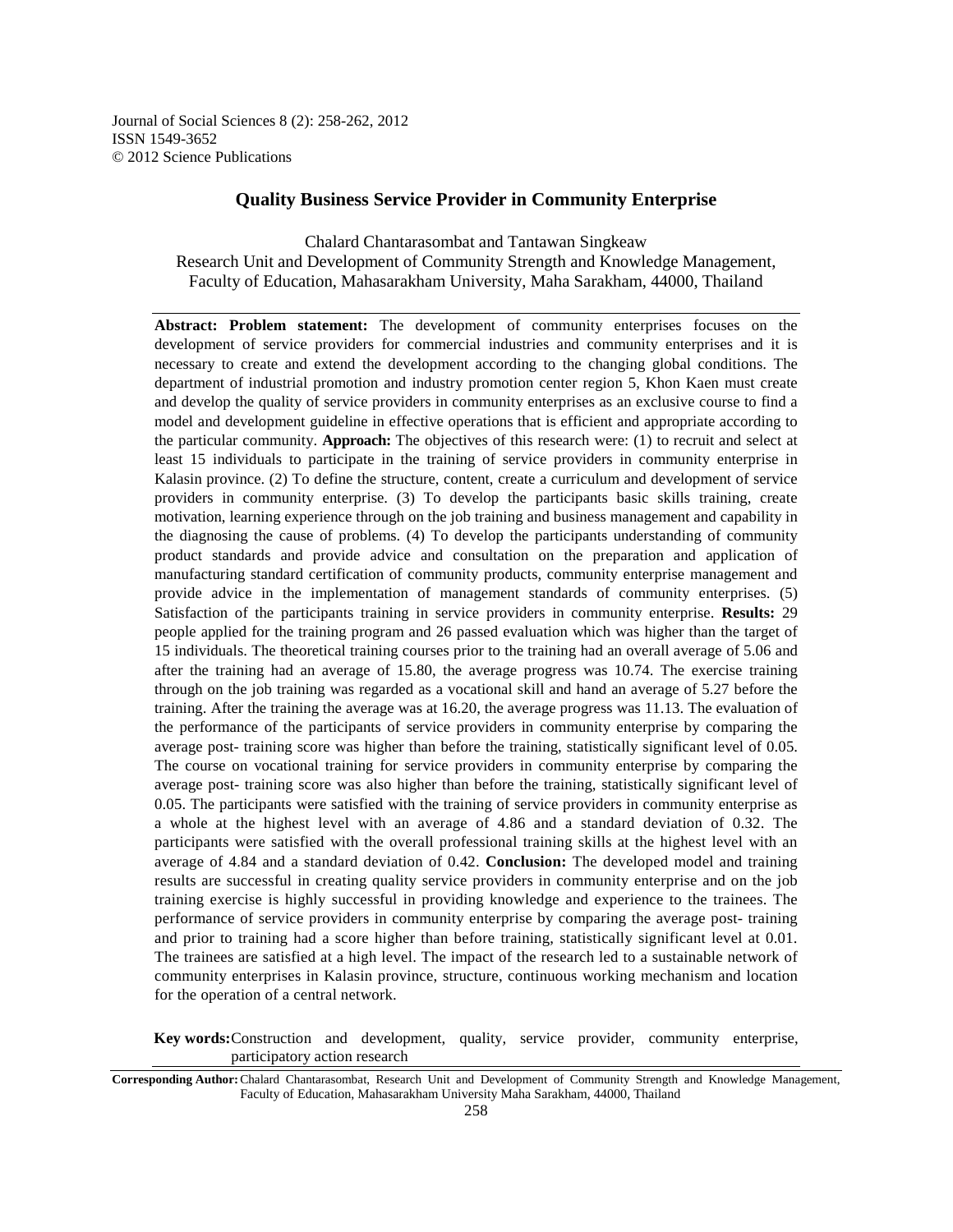### **INTRODUCTION**

 Past policies created to enhance the role in promoting the development of community enterprises in the past focused on the development of service providers for commercial industries and community enterprises. To be consistent with The National Economic and Social Development Plan #10 (ONESDB, 2006) and provide strategic support necessary to conduct business in a systematic manner and in line with current business conditions of being a service provider, it is necessary to create and extend the development according to the changing conditions (Chantarasombat, 2002). Therefore, The Department of Industrial Promotion and Industry Promotion Center Region 5, Khon Kaen must create and develop the quality of service providers in community enterprises which is a specific course to find a model and development guideline in effective operations that is efficient and appropriate according to the particular community. The research area in Kalasin province was chosen for the pilot study and development of service provider in community enterprise training as an exclusive training program. To support the creation and development of a quality business service in community enterprise and meet the needs of the community enterprise with a high standard of service and for the consultants to have the knowledge to expand their ability to provide services to the community enterprise which requires the creation and development of service providers in community enterprise and the preparation of a strategy to develop the potential of the target group through workshops and on the job training at community enterprise establishment that is appropriate to the development and consistent with the service of the network in the future. It is necessary to create and develop a network of service providers in community enterprise for the development of service providers to meet the quality requirements of clients (Chantarasombat *et al*., 2010). Therefore, The Research Unit and Development of Community Strength and Knowledge Management, Faculty of Education, Mahasarakham University, The Department of community enterprise services and the industrial promotion center, region 5, department of Industrial Promotion have cooperated in the development of an operation model that will create and develop a network of service providers in community enterprise in Northeast Thailand. The creation of an appropriate network of learning and cooperation in the operation and performance of the network of community will be extended and enhanced for future development in other regions.

### **MATERIALS AND METHODS**

**Purpose of the research:** (1) To recruit and select at least 15 individuals to participate in the training of becoming service providers in community enterprise in Kalasin province. (2) To define the structure, course content, create a curriculum and development of service providers in community enterprise. (3) To develop the participants basic skills training, create motivation, learning experience through on the job training and business management and capability in the diagnosing the cause of problems. (4) To develop the participants understanding of community product standards and provide advice and consultation on the preparation and application of manufacturing standard certification of community products, community enterprise management and provide advice in the implementation of management standards of community enterprises. (5) Satisfaction of the participants training to become service providers in community enterprise.

**Research Area and Methodology:** The targeted group of the research is recruiting at least 15 prospects of service providers in community enterprise in Kalasin province. The participants must have the following characteristics; (1) is currently a service provider of agencies, organizations, institutions, government, educational institutions, private institutions involved in providing information services and support the operation of community enterprise, SME and have at least 1 years of experience in their position. (2) Is someone who is interested in the profession of providing service in regards to general business management and receives authorization from the administrator of their establishment (3) Must be working in Kalasin province. (4) Methodological research on the project and improve the quality of the service provider in community enterprise in Kalasin province and Research and Development by implementing Participatory Action Research (PAR).

## **RESULTS**

**Model development:** Publicize and invite candidates to participate and organize a meeting for participant selection and recruitment targets.

 Study the problems and needs of the target group through workgroup discussions on the problems of the operation and performance of community enterprises in Kalasin province so that the group can define the problems, status, obstacles and development needs on developing service providers in community enterprise.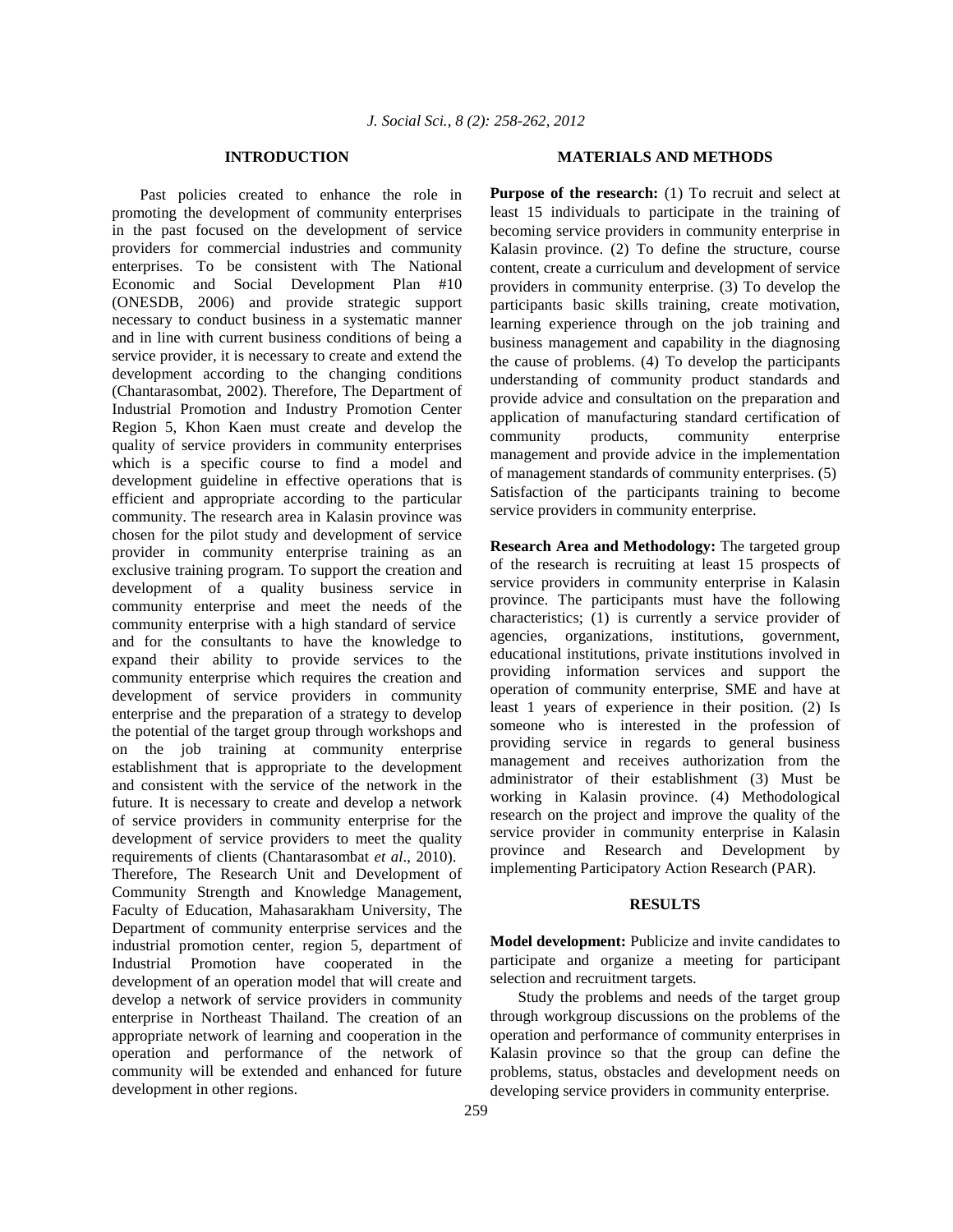### *J. Social Sci., 8 (2): 258-262, 2012*



Fig. 1: Model for creating and the development of quality business SP in the province of kalasin

Find and recruit service providers in community enterprise through publicizing and invite interested individuals and perform a selection process and define the structure of the curriculum to develop service providers in community enterprise.

 Organize meetings and a team of experts to plan the development of service providers in community enterprise and develop a curriculum to train and develop service providers in community enterprise in the format of a training course base on 30 h of academics and on the job training exercise at community enterprise establishments in Kalasin province for at least 48 h. The meeting was held on April 25th 2011 at the convention room #303, Faculty of Education, Mahasarakham University.

 The research project was carried out over a period of 6 months from February-August 2011 and included 30 h of academic classes which were divided into 15 h of skill development in service provider of community enterprise which were held on May 11-12th, 2011at Rajamangala University of Technology Northeastern University Kalasin and 15 h of professional development programs in community enterprises at the University of Technology Northeastern University Kalasin on June 1-2, 2011.

 Training program and exercise through on the job training at the community enterprise establishment for 48 h. Participants were divided into 3 groups of 8 people and the community enterprise skills in 3 groups which are; (1) Herbal medicine group of Decha Somngam at 83, Tambon Nago, Amphur Kuchinarai, Kalasin province. (2) Don Wai Community Enterprise group at 17 Tambon Dohngling, Amphur Komlasai, Kalasin province and (3) Souvenirs group and Ban Thai Charoen, Moo 8, Tambon Yang Talad, Amphur Yang Talad, Kalasin province.

 Organize a meeting to summarize the quality of performance of service providers in community enterprise and the results of the third period which was conducted on July 26th, 2011 at the Polytechnic College, Kalasin. The model for creating and the development of quality business Service Provider in the province of Kalasin is according to Fig. 1.

 29 people applied for the training program and 26 passed evaluation which was higher than the target of 15 individuals. The theoretical training courses prior to the training had an overall average of 5.06 and after the training had an average of 15.80, the average progress was 10.74. The exercise training through on the job training is regarded as a vocational skill and hand an average of 5.27 before the training. After the training the average was at 16.20, the average progress was 11.13. The evaluation of the performance of the participants of service providers in community enterprise by comparing the average post- training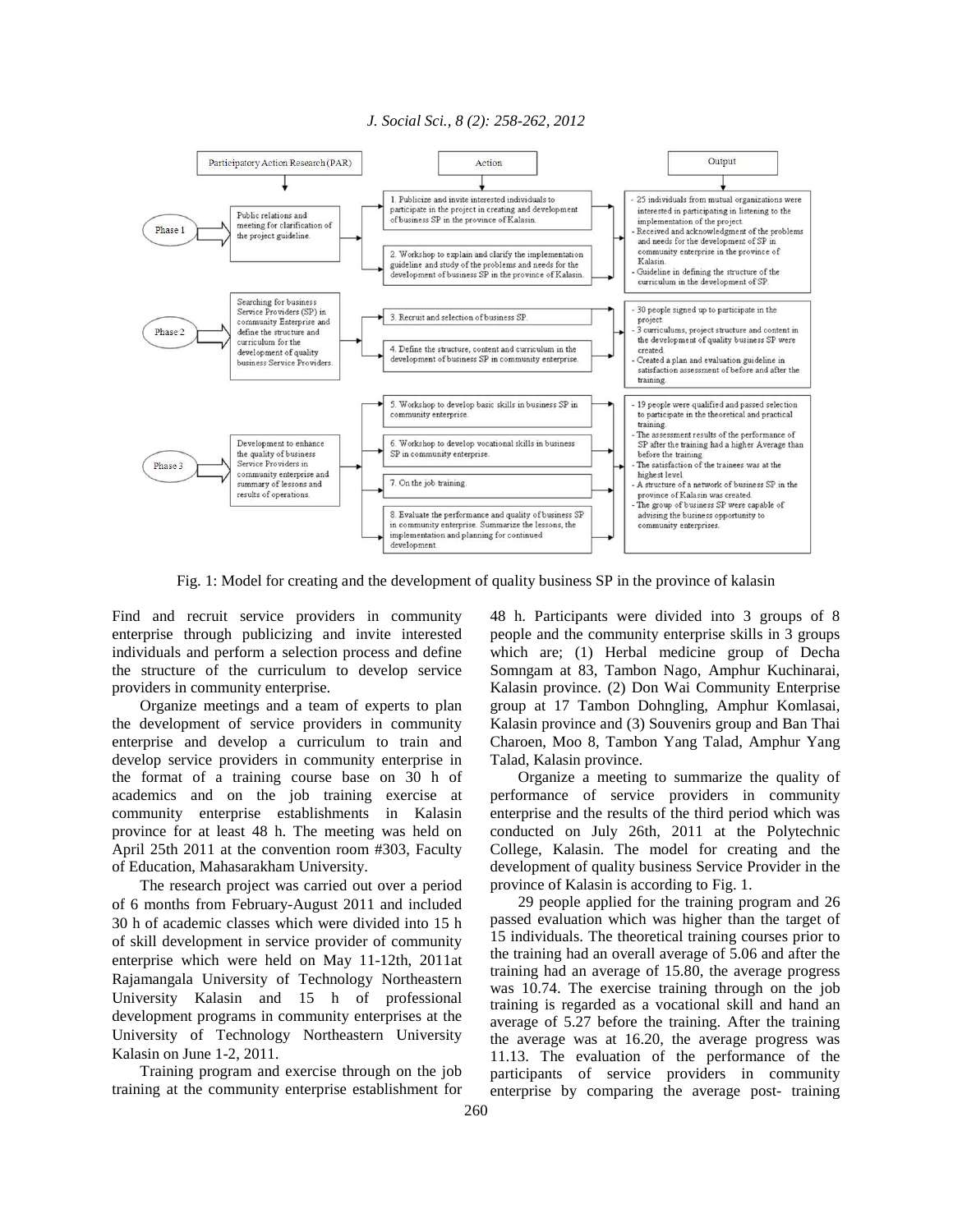score was higher than before the training, statistically significant level of 0.05. The course on vocational training for service providers in community enterprise by comparing the average post- training score was also higher than before the training, statistically significant level of 0.05. The participants were satisfied with the training of service providers in community enterprise as a whole at the highest level with an average of 4.86 and a standard deviation of 0.32. The participants were satisfied with the overall professional training skills at the highest level with an average of 4.84 and a standard deviation of 0.42. The results are consistent with Chantarasombat (2002) and Phongphit (2005) in which successful results of the training and learning activities trhough community participation and networking led to the creation of a sustainable network of community enterprises in Kalasin province, structure, continuous working mechanism and location for the operation of a central network.

## **DISCUSSION**

 There were 26 participants in becoming service providers in community enterprise at applied to take part in the project which was more than the projected 15. This is because the curriculum of becoming service providers in community enterprise is not often provided by government offices or the private sector. There are only limited courses and programs and is the cause that many individuals were interested in learning and implementing in their work and occupation.

 Participants who received training in becoming service providers in community enterprise have an average of development rating significantly higher than before the training. They also received Mean difference by using t-test statistically significant at 0.05 in both basic theory and professional skills. This is because the researcher and research assistants pre-analyzed and synthesize the content of each curriculum by workgroup discussion before implementing the training program. The research team also exchange experiences and knowledge with the participants and presented the training program to community enterprise experts for verification and accuracy of content, structure, appropriateness and possibility in implementation before finalization. The training program was therefore highly appropriate and consistent according to academics related to this training.

 The assessment of potential service providers in community enterprise as a result of the performance of both theory and professional skills, only 19 out of 26 people passed the evaluation. This is because the service providers in community enterprise participants had differences in age and maturity. There were 16 participants aged over 45 years and they had problems

261

in reading, writing and difficulty in analysis which affected the impact assessment of the basic theory. Professional skills were not affected and the experience was mandatory and didn't impact the assessment.

 The participants were satisfied with the training in service providers in community enterprise and the professional skills and basic theory at the highest level. Because the researcher the and research assistants were experienced in organizing a stage for the exchange of knowledge and social theories, workshops, participatory tree model, the application of comprehensive techniques in quality management and diagrams that focus on action learning. The participants were interested and received continued learning from on the job training. The activities were enjoying from the initial planning development, study of problems, the need, participatory planning, implementation and development, reflection and the exchange of learning. These are the most effective learning methods for the development of community groups (Rammasut, 1997).

 The sustainability of the network of service providers in community enterprise in Kalasin was a high possibility which is consistent with Chantarasombat (2004), because the exchange of knowledge the end of the project, created an executive committee of network service providers in community enterprise at a provincial level. Consistent with Tarawneh *et al*. (2008) in which public participation, involvement of private organizations and the integration of resources will improve the sustainability and success of public services and local development which are driven by the needs of the social network, continuous cooperation and follow-up. Further enhancement and development is possible if Maha Sarakham University, Research Unit and Development of Community Strength and Knowledge Management and the Industrial Promotion Center Region 5 continue their follow-up support and development.

### **CONCLUSION**

 The developed model and training results were successful in creating quality service providers in community enterprise and on the job training exercise was highly successful in providing knowledge and experience to the trainees. The performance of service providers in community enterprise by comparing the average post- training and prior to training had a score higher than before training, statistically significant level at 0.01. The trainees were satisfied at a high level. The impact of the research led to a sustainable network of community enterprises in Kalasin province, structure, continuous working mechanism and location for the operation of a central network.